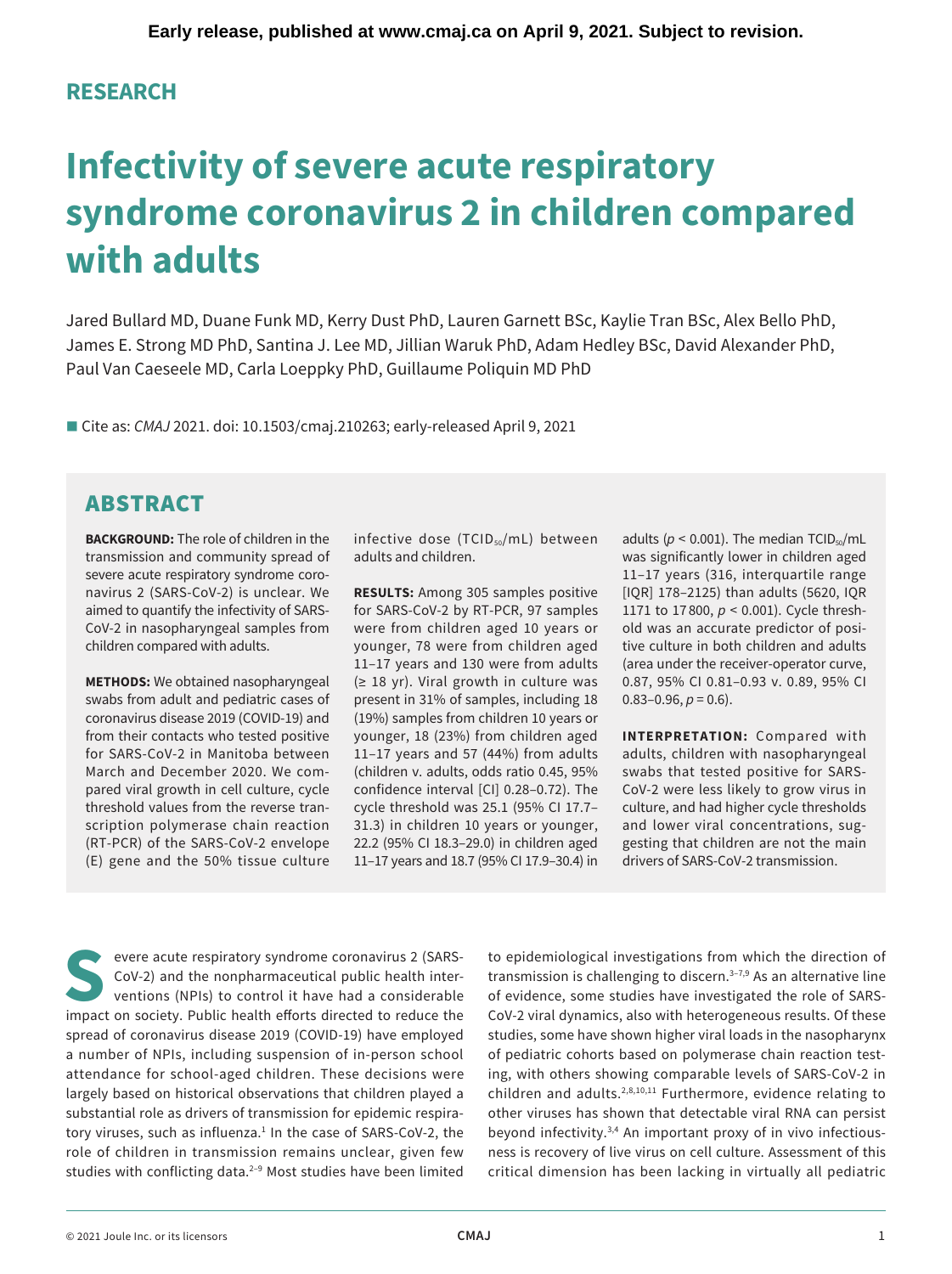studies, limiting the ability to perform a more complete risk– benefit analysis when considering the role of children in SARS-CoV-2 transmission. Evidence shows that the infectivity of SARS-CoV-2 may be predicted using available data, such as the cycle threshold from the reverse transcription polymerase chain reaction (RT-PCR).<sup>12,13</sup> Cycle threshold is a relative measure of the quantity of genetic material, with lower values indicating the presence of more viral genetic material in the sample.

As an increasing number of jurisdictions consider whether inschool learning, daycares and extracurricular activities should continue or resume, a better understanding of the relative contributions of children and adolescents to SARS-CoV-2 transmission, when compared with adults, is essential. This is particularly important given the increased likelihood of asymptomatic infection in this group.<sup>14,15</sup> Our goal was to quantify rates of SARS-CoV-2 culture positivity from nasopharyngeal swabs positive for the virus after RT-PCR testing in children. We then characterized the viral load and titres in culture-positive specimens and compared this with an adult group.

## **Methods**

#### **Study population and design**

Beginning in July 2020, the province of Manitoba, Canada (population 1.4 million) had large-scale outbreaks of COVID-19. In eforts to limit transmission, comprehensive testing of case contacts was performed. Definitions of COVID-19 cases and case contacts are provided in Appendix 1, available at [www.cmaj.ca/](www.cmaj.ca) lookup/doi/10.1503/cmaj.210263/tab-related-content.

We obtained nasopharyngeal swabs from patients with COVID-19 and their contacts. Sample RT-PCR testing was performed by the Cadham Provincial Laboratory, the reference laboratory for SARS-CoV-2 testing in Manitoba. Specimens were collected at COVID-19 testing sites and transported in viral transport medium to the laboratory, typically 1–4 days afer collection. In the laboratory, the specimens were stored at 4°C for 24 hours until they were tested as previously described.<sup>12</sup> All samples were tested using laboratory-developed testing to minimize cycle threshold variation.

We submitted all specimens from children positive for SARS-CoV-2 after RT-PCR for cell culture from March to August 2020. As case numbers increased, a convenience sample of positive specimens was provided to the National Microbiology Laboratory for cell culture analysis. We selected specimens from the preceding week's samples to ensure freshness and thereby maximize yields from cell culture. In November, we purposely selected pediatric specimens with a cycle threshold of less than 25 to confirm our preliminary observation that culture positivity rates were lower than adult samples (all pediatric sampling from Mar. 27 to Nov. 8, 2020). Cycle threshold values less than 25 were previously determined to have higher culture yields.<sup>12</sup> Concurrently, we selected a convenience sample of adult specimens with cycle threshold values of 25 or less for comparison. Before the final cell culture analysis, we selected a convenience sample of specimens from adults (collected Mar. 12 to Dec. 14, 2020) for cell culture from the same health regions as pediatric samples.

## **Outcomes**

Our main outcomes were culture positivity rates, RT-PCR cycle theshold values, the 50% tissue culture infectious dose (TCID $_{50}$ /mL), viral load (log RNA copies/mL) and symptoms to test time. For all positive samples, we obtained the RT-PCR cycle threshold values of the SARS-CoV-2 envelope (E) gene. We also obtained the cycle threshold values of the human RNAse P gene, an endogenous internal amplification control used as a marker of quality of the nasopharyngeal sample.

The TCID<sub>50</sub>/mL assay is one method for quantifying infectious virus titres. Specifically, it quantifies the amount of virus required to kill 50% of tissue culture cells, thereby producing a cytopathic effect. Most samples were stored at –80°C for 2 weeks before being processed for culture. Viral titres of samples were determined by the National Microbiology Laboratory (biocontainment level 4) using TCID<sub>50</sub>/mL assays (full methodology described in Appendix 1). In brief, serially diluted samples were placed on Vero cells and incubated for 96-120 hours at 37 $^{\circ}$ C and in 5% CO<sub>2</sub> before the  $TCID_{50}$  was measured.

Viral load is commonly measured as the logarithmic number of RNA genome copies per millilitre (log RNA copies/mL), a more standardized quantitative value than cycle thresholds. For this study, and to quantify the amount of viral RNA present in each sample, we generated a standard curve using a known quantity of viral RNA or copied DNA that was serially diluted and run at the same time as the test samples to provide a relation between cycle threshold and genome copies/mL (Appendix 1).

We determined date of symptom onset through public health, epidemiology, surveillance and laboratory records. We also calculated the number of days from symptom onset to sample collection, known as symptoms to test time, based on laboratory records (see Appendix 1).

## **Statistical analysis**

In our previous work, $12$  we found that adults had a culture positivity rate of 28.9%. Therefore, we required 164 pediatric samples to detect a clinically significant difference (33% lower culture positivity rate at a power of 0.8 and  $\alpha$  of 0.05) among children.

We present normally distributed data with means and standard deviations, and present nonnormally distributed data with medians and interquartile ranges (IQRs). We assessed normality using the Kolmorgorov–Smirnov test. We performed between-group comparisons using the Student *t* test or the Mann–Whitney test, and used the Fisher exact test for categorical data. We compared nonparametric group medians using Kruskal–Wallis analysis of variance. We performed multivariable logistic regression using robust standard errors to test predictors of positive cultures. We considered twotailed *p* values less than 0.05 as significant. We performed statistical analysis with Stata version 16.1 and GraphPad Prism 9.

#### **Ethics approval**

The study was performed in accordance with protocol HS23906 (H2020:211) and approved by the University of Manitoba Research Ethics Board. The ethics board waived the need for informed consent as samples were obtained as part of routine clinical and public health management and were not taken specifically for inclusion in the current study.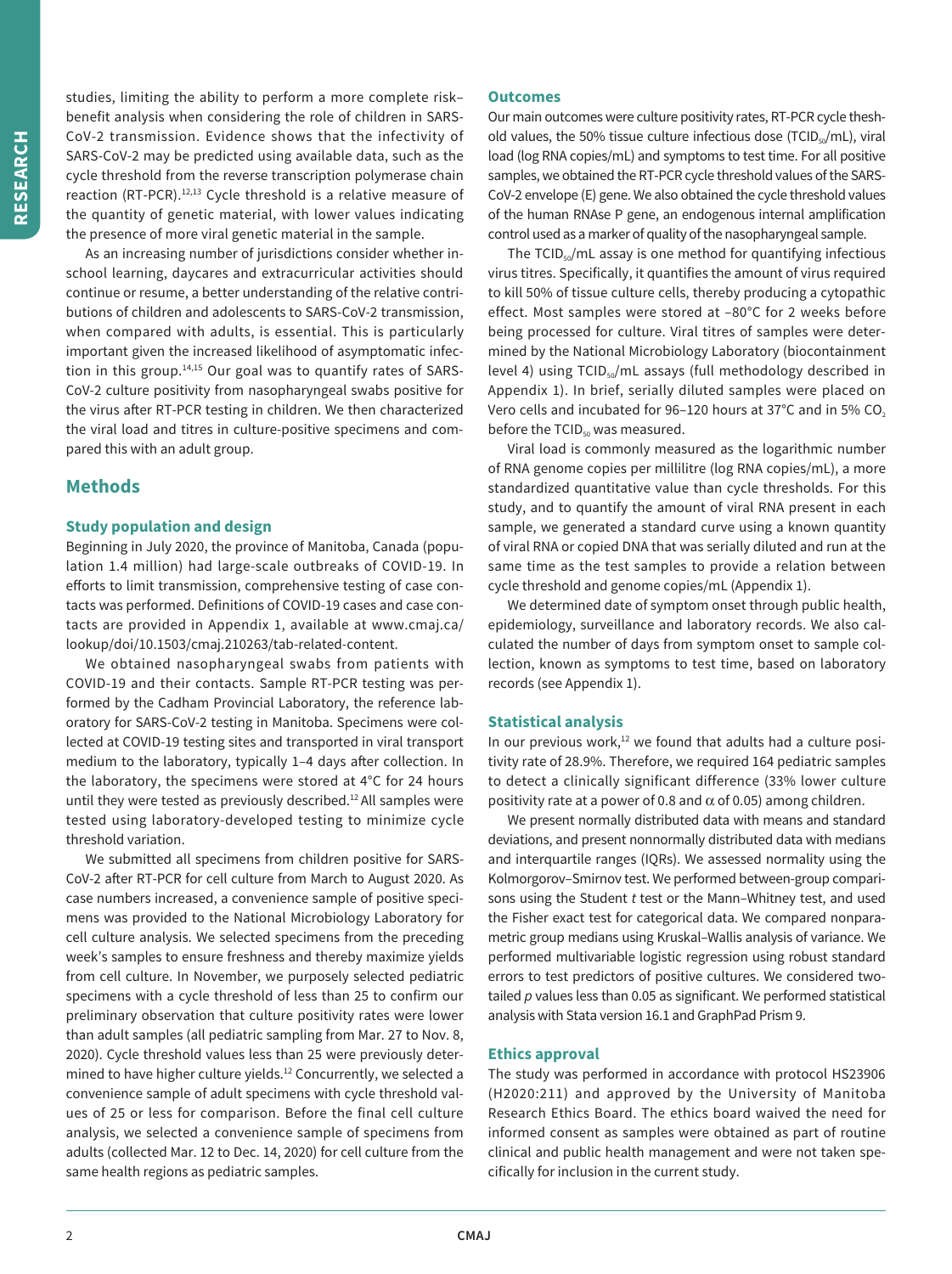## **Results**

During the study period, about 360 000 nasopharyngeal swab tests were performed in Manitoba, of which about 20 000 were positive for SARS-CoV-2. Our final sample included 305 cultured specimens, representing 1.5% of positive samples in Manitoba and 7.2% (175 of 2440) of positive samples among children. Of 175 pediatric samples cultured, 97 samples were from children 10 years old or younger and 78 were from children 11–17 years old; these were compared with 130 adult specimens. Baseline demographics, cycle thresholds and viral RNA loads are shown in Table 1 and Table 2. We successfully cultured the virus in 93 of 305 samples (31%), including 57 of 130 adults (44%, 95% CI 35%–53%). In comparison, we cultured the virus in only 18 of 97 samples in children 10 years old or younger (19%, 95% CI 11%–28%, *p* < 0.001) and 18 of 78 samples in children aged 11–17 years old (23%, 95% CI 14%–34%, *p* = 0.003). The rate of positive cultures did not difer between younger and older children (*p* = 0.5). Compared with adults, children had a 55% reduced odds of growing live virus (odds ratio 0.45, 95% CI [0.28–0.72](https://0.28�0.72)). Although children 10 years old or younger were more likely to have asymptomatic infections (47/97, 48%) than children 11–17 years old (19/78, 24%) or adults (9/130, 7%) (*p* < 0.001 for all comparisons), all children aged 17 years or younger were similarly likely to be asymptomatic regardless of whether they had culture-positive or culture-negative samples (42% v. 37%, *p* = 0.9).

The quality of nasopharyngeal samples, as shown by the cycle threshold values of the human RNAse P gene, did not difer among the 3 age groups ( $p = 0.6$ ). The cycle threshold of the SARS-CoV-2 E gene was lower in adults (18.7, IQR 17.9–30.4) than children 10 years old or younger (25.1, IQR 17.7–31.3, *p* < 0.001) or children 11–17 years old (22.2, IQR 18.3–29.0, *p* = 0.02) (Table 1 and Figure 1).

#### **Table 1: Measures of SARS-CoV-2 infectivity in children and adults**

| Variable                              | Children aged $\leq 10$ yr<br>$n = 97$ | Children aged 11-17 yr<br>$n = 78$ | <b>Adults</b><br>$n = 130$ | p value                                    |
|---------------------------------------|----------------------------------------|------------------------------------|----------------------------|--------------------------------------------|
| Asymptomatic, no. (%)                 | 47 (48)                                | 19(24)                             | 9(7)                       | ${}_{0.0015}$                              |
| Positive culture, no. (%, 95% CI)     | $18(19, 11-28)$                        | 18 (23, 14 - 34)                   | 57 (44, 35 - 53)           | $< 0.001$ <sup>4</sup>                     |
| Symptom to test time, median (IQR), d | $1(1-4)$                               | $2(1-3.5)$                         | $2(1-4)$                   | 0.6                                        |
| Cycle threshold*, median (IQR)        | $25.1(17.7-31.3)$                      | $22.2(18.3-29.0)$                  | 18.7 (17.9-30.4)           | $< 0.001$ **                               |
| $RNASEP^{\dagger}$ , mean $\pm$ SD    | $25.7 \pm 2.8$                         | $26.1 \pm 2.6$                     | $26.1 \pm 2.0$             | 0.6                                        |
| $TCID_{so}/mL+$ , median (IQR)        | 1171 (316-5620)                        | 316 (178-2125)                     | 5620 (1171-17 800)         | $< 0.001$ † †                              |
| Log RNA copies/mL, median (IQR)       | $5.4(3.5 - 7.8)$                       | $6.4(4.2 - 7.6)$                   | $7.5(5.2 - 8.3)$           | $< 0.001$ <sup><math>\ddagger</math></sup> |

Note: CI = confidence interval, IQR = interquartile range, RT-PCR = reverse transcription polymerase chain reaction, SARS-CoV-2 = severe acute respiratory syndrome coronavirus 2, SD = standard deviation.

\*Cycle threshold is a semiquantitative measure of how much genetic material is present in the initial sample. If more RT-PCR cycles are required to detect SARS-CoV-2, then less viral RNA was present in the sample.

†Cycle threshold values for human RNAse P gene, an endogenous internal amplification control, were used as a marker of quality of the nasopharyngeal sample. ‡Fifty percent tissue culture infective dose (TCID<sub>50</sub>) is a measure of infectious virus titre and represents the amount of virus required to kill 50% of cells in inoculated tissue culture. §*p* value is < 0.001 for all comparisons: children ≤ 10 years old compared with children aged 11-17 years, children aged 11-17 compared with adults and children ≤ 10 years old compared with adults.

¶*p* = 0.5 children ≤ 10 years v. children aged 11–17 years; *p* = 0.003 children aged 11–17 years v. adults; *p* < 0.001 children ≤ 10 years v. adults.

\*\**p* = 0.99 children ≤ 10 years v. children aged 11–17 years; *p* = 0.02 children aged 11–17 years v. adults; *p* < 0.001 children ≤ 10 years v. adults.

††*p* = 0.6 children ≤ 10 years v. children aged 11–17 years; *p* < 0.001 children aged 11–17 years v. adults; *p* = 0.1 children ≤ 10 years v. adults.

‡‡*p* = 0.99 children ≤ 10 years v. children aged 11–17 years; *p* = 0.2 children aged 11–17 years v. adults; *p* < 0.001 children ≤ 10 years v. adults.

#### **Table 2: Measures of SARS-CoV-2 infectivity in pediatric culture-positive versus culture-negative samples**

| Variable                              | No. $(\%)$ of culture-positive samples*<br>$n = 36$ | No. $(\%)$ of culture-negative samples*<br>$n = 139$ | p value        |
|---------------------------------------|-----------------------------------------------------|------------------------------------------------------|----------------|
| Age, yr, median (IQR)                 | $10(5-15)$                                          | $9(5-14)$                                            | 0.6            |
| Asymptomatic                          | 15(42)                                              | 51(37)                                               | 0.9            |
| Male sex                              | 22(61)                                              | 80(57)                                               | 0.7            |
| Symptom to test time, median (IQR), d | $1(0-2)$                                            | $2(1-4)$                                             | 0.3            |
| Cycle threshold†, median (IQR)        | $16.8(16.3-18.8)$                                   | $25.8(20.7 - 31.9)$                                  | ${}_{0.001}$   |
| Log RNA copies/mL, median (IQR)       | $8.1(7.4-8.2)$                                      | $5.2(3.2-6.8)$                                       | ${}^{8}$ 0.001 |

Note: IQR = interquartile range, RT-PCR = reverse transcription polymerase chain reaction, SARS-CoV-2 = severe acute respiratory syndrome coronavirus 2.

\*Unless indicated otherwise.

†Cycle threshold is a semiquantitative measure of how much genetic material is present in the initial sample. If more RT-PCR cycles are required to detect SARS-CoV-2, then less viral RNA was present in the sample.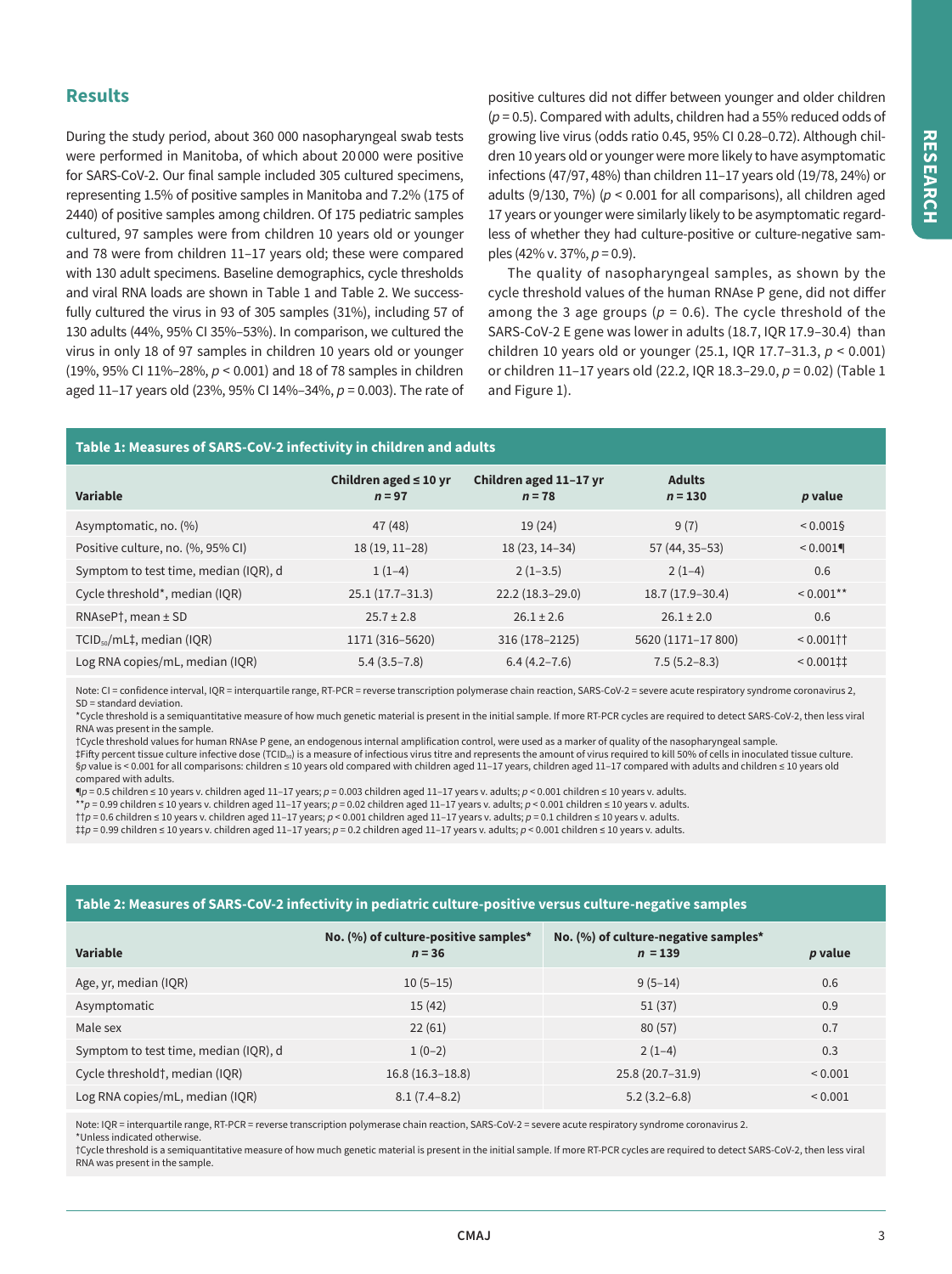

**Figure 1:** Reverse transcription polymerase chain reaction cycle threshold values of the severe acute respiratory syndrome coronavirus 2 envelope gene by age group. Adult samples had a significantly lower cycle threshold value (18.7, interquartile range [IQR] 17.9–30.4) than children aged ≤ 10 years (25.1, IQR 17.7–31.3, *p* < 0.001) and those aged 11–17 years (22.2, IQR 18.3–29.0, *p* = 0.02).



Figure 2: Tissue culture infective dose 50% (TCID<sub>50</sub>/mL) by age group. Adult samples had significantly higher TCID<sub>50</sub>/mL (5620, IQR 1171-17800) than children aged 11–17 years (316, interquartile range [IQR] 178–2125,  $p$  < 0.001), but were not significantly higher than children aged  $\leq$  10 years (1171, IQR 316 to 5620, *p* = 0.1).

The median TCID<sub>50</sub>/mL was significantly lower for children aged 11–17 years (316, IQR 178–2125) than adults (5620, IQR 1171–17 800, *p* < 0.001), but diferences between adults and children 10 years old or younger (1171, IQR 316–5620, *p* = 0.1) did not reach statistical significance (Table 1 and Figure 2).

There was no diference between pediatric culture-positive and culture-negative samples, except for cycle threshold values and log RNA copies/mL (Table 2). The median cycle threshold was lower in culture-positive samples (16.8, IQR 16.3–18.8) than culture-negative samples (25.8, IQR 20.7–31.9, *p* < 0.001). The median log RNA copies/mL was higher in culture-positive samples 8.1, IQR 7.4–8.2) than culture-negative samples (5.2, IQR 3.2–6.8,  $p < 0.001$ ). However, the median symptoms to test time was not diferent between the culture-positive (1 d, IQR 0–2 d) and culture-negative groups (2 d, IQR 1-4 d,  $p = 0.3$ ). The probability of a positive culture varied by symptoms to test time, with likelihood of a positive culture being highest among speci-



**Figure 3:** Symptom onset to test time (days), the mean revere transcription polymerase chain reaction cycle threshold value of the severe acute respiratory syndrome coronavirus 2 (SARS-CoV-2) envelope gene and the probability of successful viral culture in pediatric samples. The probability of SARS-CoV-2 culture is shown by the pink bars. Black lines represent 95% confidence intervals. Cycle threshold values are represented by the blue line, with circles representing medians and blue bars representing the 95% confidence intervals. Numbers above the pink bar indicate the number of samples per day.

mens collected 4–6 days afer symptom onset, whereas cycle threshold showed less variation across symptoms to test times (Figure 3).

Receiver operating characteristic (ROC) analysis of the cycle threshold to discriminate between children with and without positive viral culture showed an area under the receiveroperator curve (AUC) of 0.87 (95% CI [0.81–0.93\)](https://0.81�0.93) (Appendix 1, Supplementary Figure 1). The specificity of a cycle threshold of 23 was 97.2% (95% CI 85.8%–99.9%) (Appendix 1, Supplementary Table 1). Similar results were seen in adults (AUC 0.89, 95% CI [0.83–0.96,](https://0.83�0.96)  $p = 0.6$  v. children) (Appendix 1, Supplmentary Figure 1, Supplementary Table 2). Symptoms to test time was not as accurate as cycle threshold in discriminating between samples with and without positive viral culture (children, AUC 0.67, 95% CI 0.55 to 0.79 v. adults, AUC 0.78, 95% CI [0.68–0.88](https://0.68�0.88),  $p = 0.2$ ) (Appendix 1, Supplementary Figure 2), with a specificity of 100% (95% CI 84.5%–100%) at a symptoms to test time of greater than 6 days. Of note, our sample had only 8 patients with symptoms to test time of 6 days or more, calling into question the accuracy of the results in determining a cut-off period of symptoms to test time for cell culture positivity and possible infectivity because of a lack of power.

Multivariable logistic regression showed that, for pediatric samples, cycle threshold was an independent predictor of positive culture (odds ratio 0.81, 95% CI [0.69–0.94\)](https://0.69�0.94), but symptoms to test time, age and sex were not (Table 3).

In a supplementary analysis, we found no diference in the culture-positive rates between children aged 0–4 years compared with children aged 5–10 years. The level of virus (based on TCID<sub>50</sub>/mL) also did not differ among culture-positive samples from children in these 2 age groups.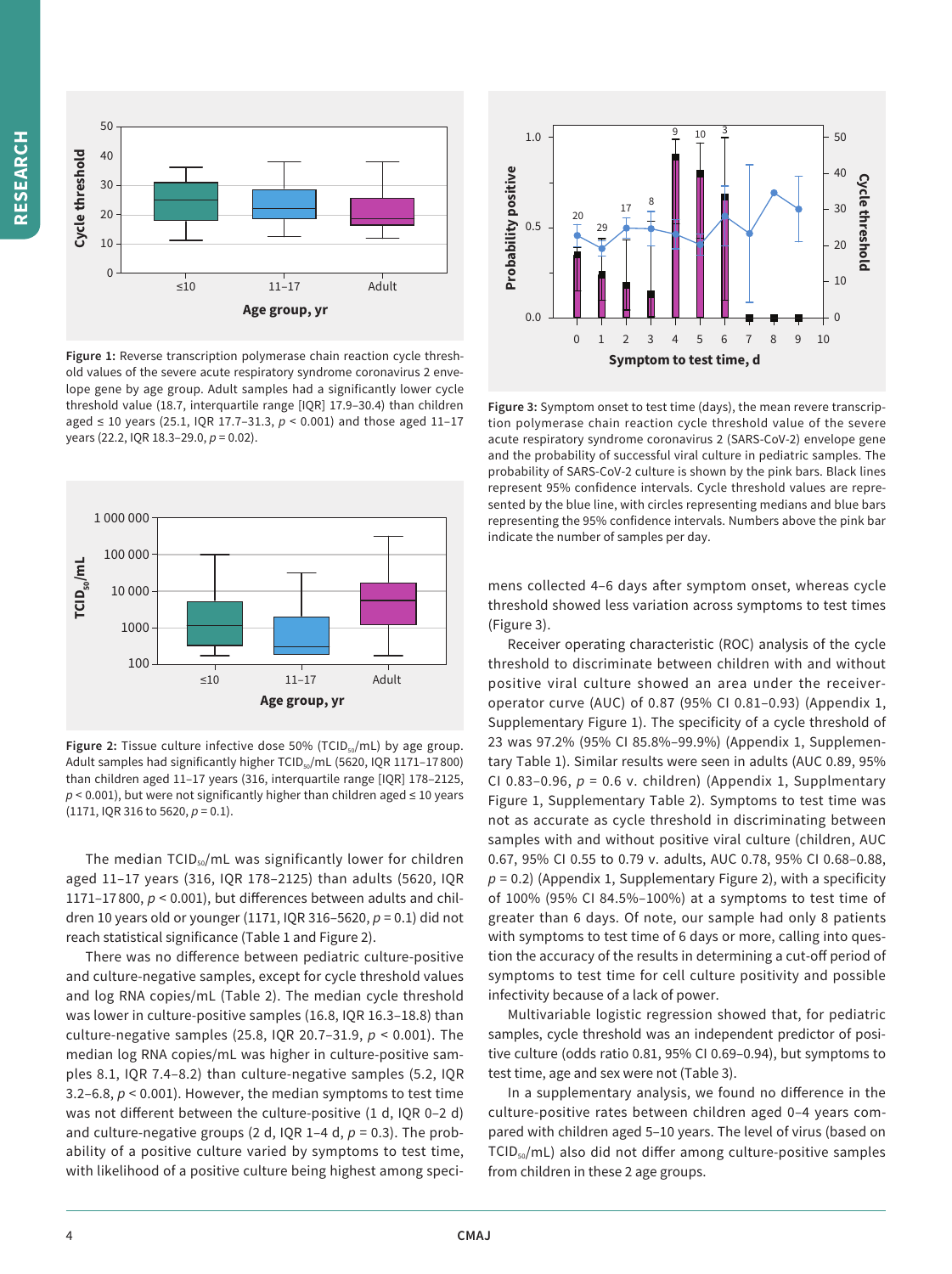**Table 3: Multivariable logistic regression model of measures associated with a positive viral culture from pediatric samples** 

| Variable              | Adjusted odds ratio (95% CI) |
|-----------------------|------------------------------|
| Cycle threshold*      | $0.81(0.69 - 0.94)$          |
| Symptoms to test time | $0.90(0.64 - 1.27)$          |
| Age                   | $1.13(0.97 - 1.31)$          |
| Sex                   | $2.18(0.48 - 9.87)$          |
| RNAsePt               | $0.69(0.48 - 1.00)$          |

Note: CI = confidence interval, RT-PCR = reverse transcription polymerase chain reaction, SARS-CoV-2 = severe acute respiratory syndrome coronavirus 2. \*Cycle threshold is a semiquantitative measure of how much genetic material is present in the initial sample. If more RT-PCR cycles are required to detect SARS-CoV-2, then less viral RNA was present in the sample.

†Cycle threshold values for human RNAse P gene, an endogenous internal

amplification control, were used as a marker of quality of the nasopharyngeal sample.

## **Interpretation**

Our results show that samples from 175 children 17 years old or younger had about half the odds of containing culturable virus than samples from adults. When SARS-CoV-2 was successfully cultured, the median  $TCID<sub>50</sub>/mL$  was significantly lower for pediatric samples than adults, meaning that less viable virus was present. Moreover, the culture positivity rate of samples from children 10 years or younger was significantly lower than for children aged 11–17 years or adults. These results illustrate that RT-PCR positivity does not necessarily equate to culture positivity, as RT-PCR positivity alone does not distinguish between live virus in an infectious patient and residual viral RNA in a patient who may no longer be infectious.

We found that the cycle threshold value was highly predictive of culture positivity. In contrast, symptoms to test time was not able to discriminate between children with positive and negative cultures. Thus, in children who have tested positive for SARS-CoV-2 by RT-PCR, knowing the cycle threshold value may be more informative for determining the potential infectiousness of a child, and may have implications for duration of isolation.

These results are contrary to what has been observed with other respiratory viruses for which eficient infection and transmission in children often herald widespread community transmission. However, these findings are consistent with epidemiological studies that show limited SARS-CoV-2 spread from children younger than 10 years old.<sup>16,17</sup> A recent seroprevalence study from Germany showed that children, particularly those aged 1–10 years, have a significantly lower seropositivity than their parents, making undetected asymptomatic infections in children less likely. $18$  A meta-analysis showed that children have a lower susceptibility to SARS-CoV-2 and may not drive community transmission to the same degree as [adults.19](https://adults.19) Severe acute respiratory syndrome coronavirus 2 also has an overly dispersed reproduction number  $(R_0)$ , suggesting that its transmission dynamics are fundamentally different than epidemic seasonal respiratory viruses.20–22 Overdispersion refers to high individual-level variation in the distribution of the number of secondary transmissions, which can lead to so-called "superspreading" events.<sup>21</sup>

Others have looked at the ability to grow live virus from pediatric samples, the gold standard for microbiological diagnosis. L'Huillier and

colleagues grew live virus from a higher proportion of pediatric samples than our study (52%; 12/23, v. 31% in our combined samples).<sup>11</sup> Their findings of symptoms to test time were similar to what we observed, and the 95% CIs of our results almost overlap theirs, suggesting that their smaller sample size may be responsible for their higher proportion of culture-positive results. However, closer inspection of the L'Huillier data reveals that, consistent with our current study, culture positivity varied with age, such that virus was cultured from only 4 of 11 (36.4%) children 10 years old or younger, but 8 of 12 (66.6%) children 11 years old or older. Recognizing that cycle threshold is a limited surrogate of viral load, other studies have attempted to further quantify viral load in children by using log RNA copies/mL based on standardized curves. Although this approach does improve the ability to compare data across time and laboratories, it remains a surrogate measure of viable viral load, cannot predict recoverable live virus and is vulnerable to being confounded by shedding of noninfectious viral genetic material. As such, inferences from measures of viral load derived from cycle threshold data have substantial limitations. We quantified viral presence through the use of TCID<sub>50</sub>/mL, which provides additional discriminatory power compared with methods that limit the analysis to simply the presence or absence of cytopathic effect.<sup>11</sup>

The observation of a cycle threshold value greater than 23 signalling a significant reduced risk of recovering live virus is worth examining in a larger study. This value is in keeping with our previous work that showed a decreased ability to grow live virus in adult samples where the cycle threshold was greater than 24.12 Finally, defining a robust symptom-based cut-off period for cell culture positivity should be undertaken, although testing often occurs shortly after symptom onset. It may prove challenging to answer this question in the current COVID-19 testing environment.

## **Limitations**

Other possible explanations for our findings should be considered. Viral genetic variation may play a role; however, genomic surveillance shows that samples represented the diverse global lineages present in the initial and subsequent waves of cases in Manitoba. Sample collection from children can be challenging, resulting in a suboptimal specimen. The lack of significant diferences in cycle threshold values of RNAse P (an endogenous internal control), however, suggests similar sampling quality across age groups. Degradation of samples while in storage, afecting the chance of viral recovery, was also considered, but the time to cell culture was similar across age groups, making this possibility unlikely.

Although young children had similar symptoms to test time, children may be most infectious at a diferent time postexposure than adolescents or adults. Our local epidemiology (unpublished data, 2021) does not support this argument, as pediatric cases of COVID-19 are consistent with community transmission.23,24 It is possible that children were at a diferent point in their viral trajectory relative to adolescents and adults when they were sampled. As only a single sample was taken, it would not be possible to determine the longitudinal trend in cycle threshold value relative to sampling time. Regression analysis (data not shown) from adults and children did not show any correlation between symptoms to test time and cycle threshold or TCID<sub>50</sub>/mL value. Recall bias of symptom onset is possible and symptoms may be subtle in children, thus compounding